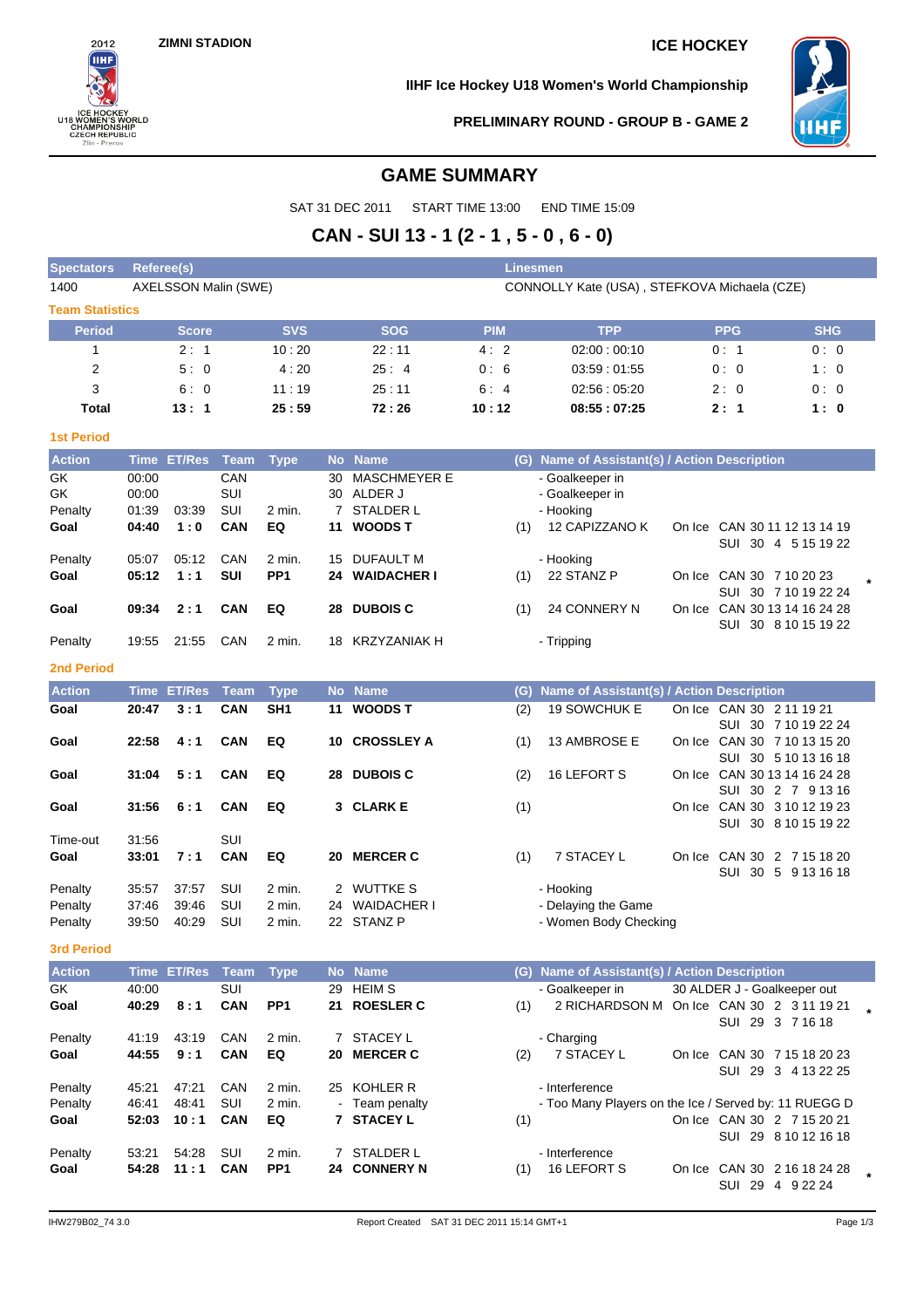

# **IIHF Ice Hockey U18 Women's World Championship**



### **PRELIMINARY ROUND - GROUP B - GAME 2**

| <b>Action</b> |       | Time ET/Res Team Type, |     |        |     | No Name         |     | (G) Name of Assistant(s) / Action Description |     |                              |
|---------------|-------|------------------------|-----|--------|-----|-----------------|-----|-----------------------------------------------|-----|------------------------------|
| Penalty       | 55:05 | 57:05                  | CAN | 2 min. | 18. | KRZYZANIAK H    |     | - Tripping                                    |     |                              |
| Goal          |       | 57:26 12:1 CAN         |     | EQ     |     | 25 KOHLER R     | (1) | 26 MacAULAY S                                 |     | On Ice CAN 30 5 14 21 25 26  |
|               |       |                        |     |        |     |                 |     |                                               |     | SUI 29 4 9 13 22 25          |
| Goal          | 58:17 | 13:1                   | CAN | EQ     | 28. | <b>DUBOIS C</b> | (3) | 24 CONNERY N                                  |     | On Ice CAN 30 10 13 16 24 28 |
|               |       |                        |     |        |     |                 |     |                                               |     | SUI 29 3 7 13 22 25          |
| GK            | 60:00 |                        | CAN |        |     |                 |     |                                               |     | 30 MASCHMEYER E - Goalkeeper |
|               |       |                        |     |        |     |                 |     |                                               | out |                              |
| GK            | 60:00 |                        | SUI |        |     |                 |     |                                               |     | 29 HEIM S - Goalkeeper out   |

### **Goalkeeper Records**

| No Name                | -SOG- | SVS <sup>1</sup> | <b>MIP</b> |
|------------------------|-------|------------------|------------|
| 30 MASCHMEYER Emerance | 26.   | 25.              | 60:00      |
| 29 CHULI Elaine        |       |                  |            |

### **Team : CAN - Canada Team : SUI - Switzerland**

| No Name         |    | <b>SOG SVS</b> | <b>NIP</b> |
|-----------------|----|----------------|------------|
| 30 ALDER Janine | 47 |                | 40 40:00   |
| 29 HEIM Sandra  | 25 |                | 19 20:00   |

# **Game Statistics**

| Team: CAN (red)    |                                 |             |                         |                |                         |             |          |                |       |                |                      |                |           |                         |       |
|--------------------|---------------------------------|-------------|-------------------------|----------------|-------------------------|-------------|----------|----------------|-------|----------------|----------------------|----------------|-----------|-------------------------|-------|
|                    | <b>Head Coach: ALAIN Pierre</b> |             |                         |                |                         |             |          |                |       |                | <b>Shots on Goal</b> |                |           |                         |       |
| <b>No Pos</b>      | <b>Name</b>                     | G           | A                       | P              | <b>PIM</b>              | $FO+$       | FO-      | $FO+/-$        | FO%   |                | $\overline{2}$       | 3              | <b>OT</b> | <b>TS</b>               | $+/-$ |
| 5 F                | <b>BRYKALIUK Ashleigh</b>       | $\mathbf 0$ | 0                       | $\Omega$       | 0                       | 0           | $\Omega$ | 0              | 0.00  | 3              | 0                    |                |           | 4                       | $+1$  |
| 18 D               | <b>KRZYZANIAK Halli</b>         | 0           | 0                       | 0              | 4                       | 0           | $\Omega$ | 0              | 0.00  | 0              | 0                    | 0              |           | 0                       | $+2$  |
| 23 D               | <b>FRAZER Abbey</b>             | 0           | 0                       | 0              | 0                       | 0           | $\Omega$ | 0              | 0.00  | 0              | 1                    | 0              |           | 1                       | $+2$  |
| 25 F               | <b>KOHLER Rebecca</b>           |             | 0                       |                | 2                       | 0           | $\Omega$ | $\Omega$       | 0.00  | 0              | 2                    |                |           | 3                       | $+1$  |
| 26 F               | MacAULAY Shannon                | 0           | 1                       |                | 0                       | 8           | 5        | 3              | 61.54 | 0              | $\overline{2}$       | $\overline{2}$ |           | 4                       | $+1$  |
| 2 D                | RICHARDSON Morgan               | 0           | 1                       | 1              | 0                       | 0           | 0        | 0              | 0.00  | 1              | 0                    | 2              |           | 3                       | $+3$  |
| 7 F                | <b>STACEY Laura</b>             |             | $\overline{2}$          | 3              | $\overline{\mathbf{c}}$ | 0           | $\Omega$ | 0              | 0.00  | 4              | 2                    | 3              |           | 9                       | $+4$  |
| 15 F               | DUFAULT Meghan +A               | 0           | 0                       | $\Omega$       | $\overline{2}$          | 1           |          | 0              | 50.00 |                | 3                    | $\Omega$       |           | $\overline{4}$          | $+4$  |
| $\mathsf F$<br>20  | <b>MERCER Cayley</b>            | 2           | 0                       | $\overline{2}$ | $\mathbf 0$             | 17          | 4        | 13             | 80.95 |                | 1                    | 0              |           | $\overline{2}$          | $+4$  |
| D<br>21            | ROESLER Cydney +A               | 1           | 0                       | 1              | $\Omega$                | 0           | $\Omega$ | $\Omega$       | 0.00  | $\overline{2}$ | $\overline{2}$       | 3              |           | $\overline{7}$          | $+3$  |
| 10 D               | <b>CROSSLEY Alexis</b>          |             | 0                       |                | 0                       | 0           | 0        | 0              | 0.00  | 2              | 3                    |                |           | 6                       | $+3$  |
| D<br>13            | AMBROSE Erin +C                 | 0           | 1                       |                | 0                       | 0           | $\Omega$ | 0              | 0.00  | 0              | 1                    | 3              |           | 4                       | $+5$  |
| $\mathsf{F}$<br>16 | <b>LEFORT Sarah</b>             | $\mathbf 0$ | $\overline{\mathbf{c}}$ | 2              | $\mathbf 0$             | $\mathbf 0$ | 0        | $\mathbf 0$    | 0.00  | $\overline{2}$ | $\overline{2}$       |                |           | 5                       | $+3$  |
| 24 F               | <b>CONNERY Nicole</b>           |             | 2                       | 3              | 0                       | 11          | 7        | $\overline{4}$ | 61.11 | 1              | 0                    |                |           | $\overline{\mathbf{c}}$ | $+3$  |
| 28 F               | <b>DUBOIS Catherine</b>         | 3           | 0                       | 3              | $\mathbf 0$             | 0           | $\Omega$ | 0              | 0.00  | 0              | $\overline{2}$       |                |           | 3                       | $+3$  |
| 3 F                | <b>CLARK Emily</b>              |             | 0                       | 1              | 0                       | 0           | $\Omega$ | 0              | 0.00  | 2              | 1                    | 2              |           | 5                       | $+1$  |
| 11 F               | WOODS Taylor (BP)               | 2           | 0                       | 2              | 0                       | 0           | $\Omega$ | $\Omega$       | 0.00  | 2              | 2                    |                |           | 5                       | $+2$  |
| 12 F               | <b>CAPIZZANO Kristyn</b>        | 0           |                         |                | 0                       | 0           | $\Omega$ | $\Omega$       | 0.00  | 1              | 1                    |                |           | 3                       | $+2$  |
| 14 D               | <b>KRAUSE</b> Jordan            | 0           | 0                       | 0              | 0                       | $\mathbf 0$ | $\Omega$ | $\Omega$       | 0.00  | 0              | 0                    |                |           | 1                       | $+4$  |
| 19 F               | <b>SOWCHUK Erika</b>            | 0           | 1                       | 1              | $\Omega$                | 13          | 6        | 7              | 68.42 | $\Omega$       | 0                    |                |           | 1                       | $+3$  |
| 29 GK              | <b>CHULI Elaine</b>             | 0           | 0                       | 0              | 0                       |             |          |                |       | 0              | 0                    | 0              |           | 0                       |       |
| 30 GK              | <b>MASCHMEYER Emerance</b>      | 0           | 0                       | 0              | 0                       |             |          |                |       | 0              | 0                    | 0              |           | 0                       |       |
| Total              |                                 | 13          | 11                      | 24             | 10                      | 50          | 23       | 27             | 68.49 | 22             | 25                   | 25             |           | 72                      |       |

### **Team : SUI (white)**

|               | <b>Head Coach: SCHAR Dominik</b> |    |   |          |          |          |          |          |       |                |          | <b>Shots on Goal</b> |           |           |       |
|---------------|----------------------------------|----|---|----------|----------|----------|----------|----------|-------|----------------|----------|----------------------|-----------|-----------|-------|
| <b>No Pos</b> | <b>Name</b>                      | G. | А | P        | PIM      | FO+      | FO-      | $FO+/-$  | FO%   |                |          |                      | <b>OT</b> | <b>TS</b> | $+/-$ |
| 8 D           | <b>STAIGER Reica</b>             | 0  | 0 | 0        | 0        | 0        | 0        | $\Omega$ | 0.00  | 0              | 0        | 0                    |           | 0         | -3    |
| 10 D          | <b>ALTMANN Livia</b>             | 0  | 0 | 0        | 0        | 0        | 0        | 0        | 0.00  | 0              | 0        | 0                    |           | 0         | -5    |
| 15 F          | POSCHUNG Valeska                 | 0  | 0 | 0        | 0        | 0        | 0        | 0        | 0.00  | 1              | 0        | 0                    |           |           | -3    |
| 19 F          | DALE Mariko +A                   | 0  | 0 | $\Omega$ | $\Omega$ | 8        | 9        | -1       | 47.06 | 0              |          |                      |           | 2         | -4    |
| 22 F          | STANZ Phoebe +C                  | 0  |   |          | 2        |          | 5        | -4       | 16.67 | 2              |          | 2                    |           | 5         | $-7$  |
| 2 D           | <b>WUTTKE Selina</b>             | 0  | 0 | 0        | 2        | 4        | 17       | $-13$    | 19.05 | 0              | $\Omega$ | $\Omega$             |           | 0         | -1    |
| 3 D           | <b>GUBLER Nicole</b>             | 0  | 0 | $\Omega$ | $\Omega$ | 0        | $\Omega$ | $\Omega$ | 0.00  | 0              | $\Omega$ |                      |           |           | $-2$  |
| 7 D           | STALDER Lara (BP)                | 0  | 0 | $\Omega$ | 4        | $\Omega$ | 0        | $\Omega$ | 0.00  | 3              |          | 3                    |           |           | -3    |
| 11 F          | <b>RUEGG Dominique</b>           | 0  | 0 | $\Omega$ | $\Omega$ |          | 3        | $-2$     | 25.00 | 1              | $\Omega$ | 2                    |           | 3         | 0     |
| 24 F          | WAIDACHER Isabel +A              |    | 0 |          | 2        | 0        |          | -1       | 0.00  | $\overline{2}$ | $\Omega$ |                      |           | 3         | $-1$  |
| 4 D           | <b>HOFSTETTER Nadine</b>         | 0  | 0 | 0        | 0        | 0        | 0        | 0        | 0.00  | 1              | $\Omega$ |                      |           | 2         | -3    |
| 5 D           | <b>WILLINER Karin</b>            | 0  | 0 | 0        | $\Omega$ | $\Omega$ | $\Omega$ | 0        | 0.00  | 0              | $\Omega$ | 0                    |           | $\Omega$  | -3    |